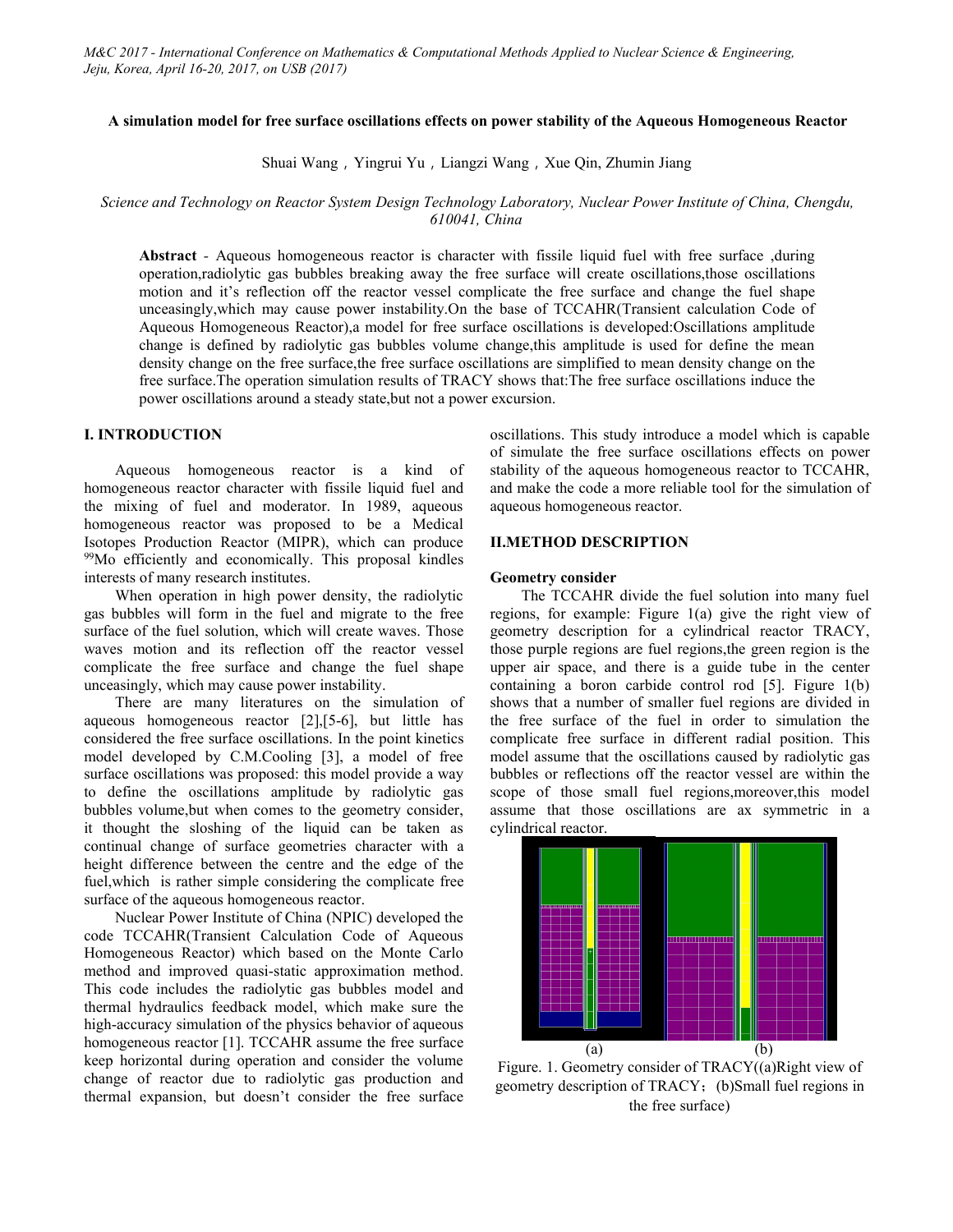M&C 2017 - International Conference on Mathematics & Computational Methods Applied to Nuclear Science & Engineering, *Jeju, Korea, April 16-20, 2017, on USB (2017)*

This model will simulate the free surface oscillations by density change of those small fuel regions,density change will affect cross section and the neutronics calculation.This simplification avoid those complicated geometry description of free surface oscillations,and we can continually update those density during the transient calculation,so as to learn the free surface oscillations effect on power stability of the aqueous homogeneous reactor.

### **Radiolytic gas bubbles**

Once formed, the radiolytic gas bubbles will migrate to the surface vertically due to the buoyancy. TCCAHR treat the gas bubble volume in the fuel regions with a balance equation (Equation (1)) of volume changing rate, producing rate and removing rate.

$$
\frac{\partial V_B(t, z)}{\partial t} = (1 + \frac{1}{\xi}) \frac{G(H_2)P(t, z)R_g T_g}{(X_w + \frac{2\alpha}{r_B})} \to \infty \quad \text{Here } \rho_0 \text{ is fuel density.}
$$
\n
$$
\text{Here } \rho_0 \text{ is fuel density.}
$$
\n
$$
\text{A's the introduction } \Gamma C C \Delta H R \text{ is based on the system.}
$$

Here  $V_B(t, z)$  is the gas bubble volume of the fuel method and region, and  $v(z)$  is the velocity of those gas bubbles.

TCCAHR demand user input for those parameters so as to calculate radiolytic gas bubbles volume distribution in the transient procedure.

#### **Simulation of the oscillations**

Those models for the sloshing simulation of fuel solution developed by C.M.Cooling[3] and the mathematical model for the prediction of wave motion in gas-agitated baths developed by M.P.Schwarz  $[4]$  shows<br>  $(1, 1)$  and  $(2, 1)$  are some state and offered the openillations that there are some factors can affect the oscillations:

(1) Oscillations change with a frequency.

(2) Oscillations amplified by the migration of the gas bubbles.

(3) Oscillations damped by effect of reactor vessel or other structure in the core.

Assuming the oscillations amplitudes are same on **Hydraulic** Calculation different place of free surface. The Oscillations can be define as:

$$
\Delta z(t) = \frac{\int_{0}^{H} V_B(t, z) dz}{S}
$$
 (2)

$$
\frac{d^2\phi}{dt^2} + w^2\phi = \theta_{osc}\frac{d\Delta z(t)}{dt} - \tau_{osc}\frac{d\phi}{dt}
$$
 (3)

Here  $\phi$  is the oscillation; Equations (2) give the height change of the free surface caused by gas bubbles.  $H$  is the

height of the fuel solution,  $S$  is the sectional area of the core. Equations (3) give of change rate of oscillations,  $W$  is the frequency of Oscillations. The first term of the right hand is the amplification by the migration of the gas bubbles,  $\theta_{\rm esc}$  is is the amplification rate; the second term is the damping by

effect of reactor vessel or other structure in the core,  $\tau_{osc}$  is the damping rate.

Assuming the oscillations spread in the radial direction, an analytic solution for oscillations change is:

$$
\phi(r,t) = \phi_0(t)\cos(2\pi(wt + r/l))
$$
\n(4)

Here *l* is the wavelength of oscillations;  $\phi_0(t)$  is the oscillations amplitude.

For the small fuel region in the free surface with a height h, the oscillations occur in the scope of  $\phi_0(t)$ , the rest of region is without oscillations. So mean density of this region is  $\rho(r,t)$  :

$$
\rho(r,t) = \rho_0 \left( \frac{\phi(r,t)}{h} + \frac{h - \phi_0(t)}{h} \right) \tag{5}
$$

(1) As the introduction,TCCAHR is based on Monte Carlo method and improved quasi-static approximation method. Fig. 2 shows the flowchart of TCCAHR.The time-space dependent neutron flux is divided into shape function which is varies slowly and amplitude function varies quickly.During the calculation, TCCAHR will continually update the radiolytic gas bubbles volume distribution,so as to update mean density of fuel regions on the free surface as well as other fuel regions for the amplitude function calculation,this procedure runs with high frequency,  $\Delta t_m$  is time interval.



Fig. 2. Flow Chart of TCCAHR with Gas Bubbles' Model

 $\Delta t$  in the Fig. 2 is time interval for calculation of shape function,TCCAHR will update the geometry description of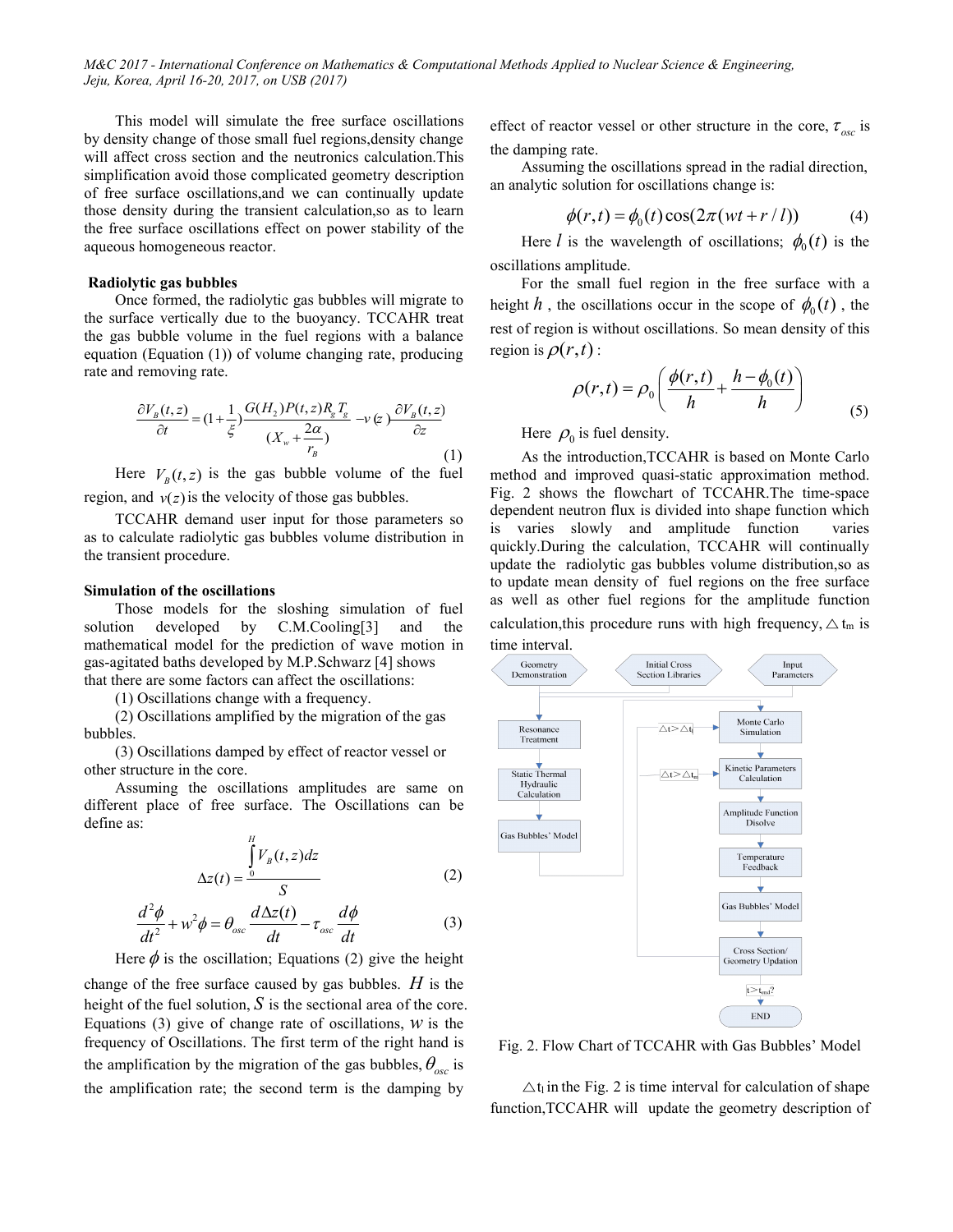M&C 2017 - International Conference on Mathematics & Computational Methods Applied to Nuclear Science & Engineering, *Jeju, Korea, April 16-20, 2017, on USB (2017)*

the reactor core for the Monte Carlo simulation,this procedure runs with low frequency. Figure  $3(a)$  shows the geometry description of TRACY simulation at a certain moment, the different color of fuel regions represent different density of fuel,we didn't consider the flow of the fuel, so there are more gas volume produce at the central of core which make the free surface height rise more at the central than at the edge of the core. Figure 3(b) shows the geometry description of free surface.



Figure. 3. Right view of geometry description of TRACY at t=20s

# **III.CALCULATIONS** AND RESULTS

This improved TCCAHR with oscillations model was used for simulation of TRACY operation in a steady power, a comparing simulation was run without oscillations model.

Those parameters for Equation (1) shows in Table 1.  $\frac{1}{n}$ 

Those parameters for Equation (2) and (3) in Table 2. those parameters are closely related to the geometry of the  $\Box$ reactor core,so it's very hard to confirm them without experiment data.some value of those parameters used by C.M.Cooling[3] are employed, for a qualitative analysis,and in order to reflect the disorder of free surface oscillations,we keep change the frequency of Oscillations by a random number from 0 to 1 .

Table 1. Summary of input parameters of TRACY for radiolytic gas bubbles model[1]

| $G(H_2)$ /(mol / MJ) | 0.062              | 1.1                                                                                                                                                                                                                                                                         |
|----------------------|--------------------|-----------------------------------------------------------------------------------------------------------------------------------------------------------------------------------------------------------------------------------------------------------------------------|
| $1/\xi$              | 0.509              | 0.2                                                                                                                                                                                                                                                                         |
| $R_{g}$              | 8.314              | 0.8                                                                                                                                                                                                                                                                         |
| $T_{\rm g}/K$        | 500                | $0.7 -$<br>350                                                                                                                                                                                                                                                              |
| $X_{w}/Pa$           | $1.013 \cdot 10^5$ | Figure. 5. The normalized power of TRACY.vs.                                                                                                                                                                                                                                |
| $\alpha$ /( $N/m$ )  | 0.1                |                                                                                                                                                                                                                                                                             |
| $r_{B}/m$            | $5 \cdot 10^{-7}$  | <b>IV.CONCLUSION</b>                                                                                                                                                                                                                                                        |
| v(z)/(m/s)           | 0.05               | On the base of TCCAHR, a model for free s<br>$11.11$ $11.11$ $11.11$ $11.11$ $11.11$ $11.11$ $11.11$ $11.11$ $11.11$ $11.11$ $11.11$ $11.11$ $11.11$ $11.11$ $11.11$ $11.11$ $11.11$ $11.11$ $11.11$ $11.11$ $11.11$ $11.11$ $11.11$ $11.11$ $11.11$ $11.11$ $11.11$ $11.1$ |

Table 2. Input parameters of Equation 2 and 3

| $\theta_{\rm osc}$        | $0.5^{[3]}$                  |  |
|---------------------------|------------------------------|--|
| $\mathbf{\tau}_{\rm osc}$ | $0.07^{[3]}$                 |  |
| ω                         | Random number from 0<br>to 1 |  |

Figure. 4.shows calculated power history of TRACY by the TCCAHR with oscillations model. After normalizing the power according to the mean power, the Figure. 5. shows that there didn't appear obvious oscillation in power history if didn't consider oscillations model,power history is a straight line, but when those free surface oscillations are considered, the power of TRACY would oscillating around a steady power within a steady scope,but not a power excursion, which means, reaching a "quasi steady-state", showing in figure 4 and Figure 5.



Figure. 4. The calculated power history of TRACY by the TCCAHR with oscillations model



*v*(*z*)/( *m* / *s* ) 0.05 On the base of TCCAHR, a model for free surface oscillations effects on power stability is developed: Oscillations amplitudes are defined by radiolytic gas